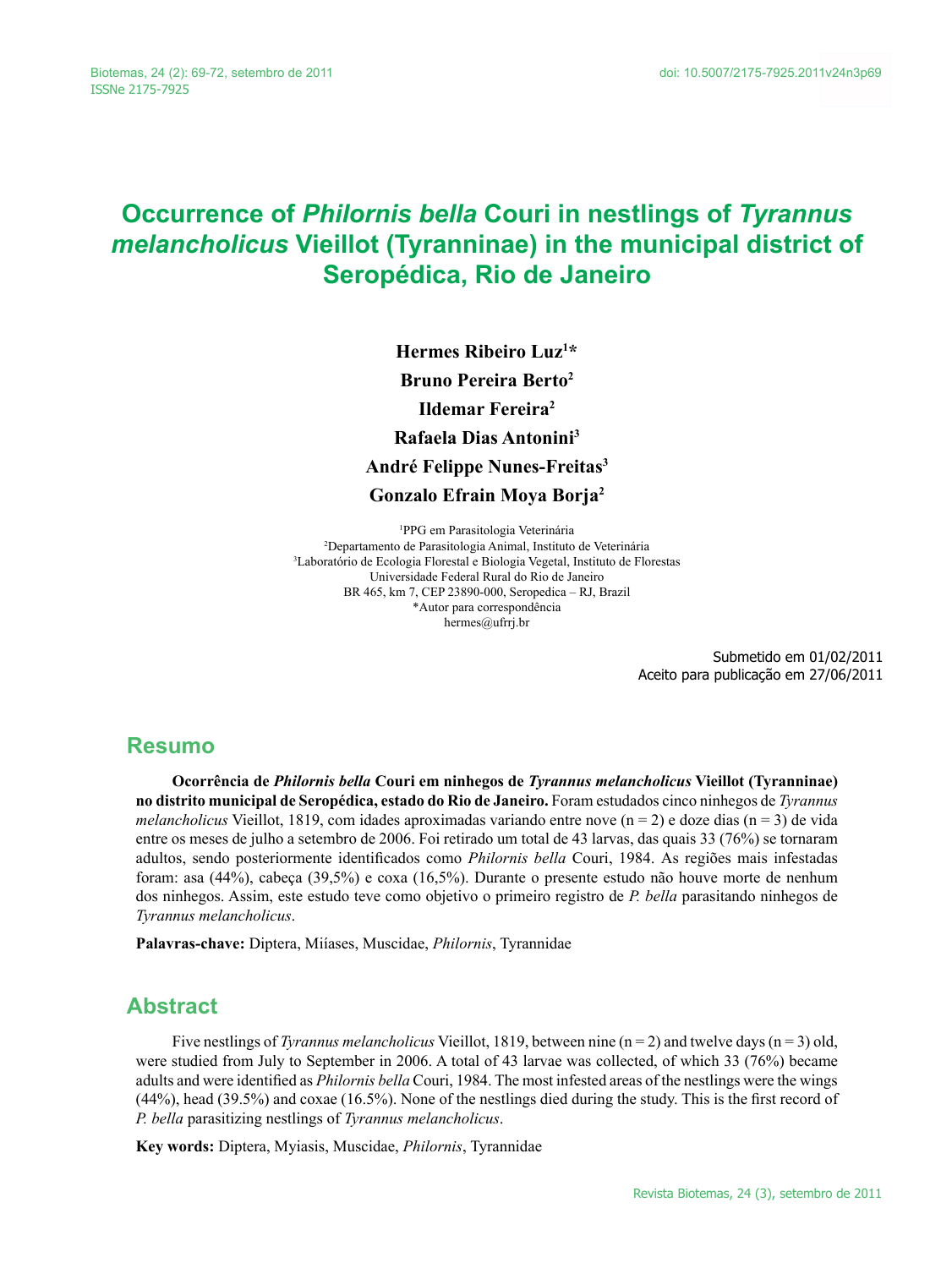## **Introduction**

*Philornis* Meinert, 1890, is a genus of Muscidae that is predominantly neotropical (COURI, 1983). Adults can usually be distinguished from other congeners by the following combination of characters: palpi slightly enlarged at apex; arista with long plumes; mesonotum usually quadrivittate; anepimeron hairy; postalar wall with a tuft of cilia; posterior spiracle with cilia; dorsocentral bristles 2+4; anal vein long; and third and fourth veins divergent, the latter a little bent towards the tip. The presence of hairs on the anepimeron and on the postalar wall can easily distinguish adults of *Philornis* from those of other muscid genera. According to Couri (1999), *P. bella* differs from other species of the genus by having the following: yellow antenna and palpi; yellowhaired cheeks; yellowish-brown mesonotum, with greyish pollinosity, and four brown vittae; abdomen with tergites 2 and 3 yellow; first sternite and genital segments yellow; hind tibia with 5-6 bristles on anterodorsal surface and 5-6 bristles anteroventral surface.

Apparently, the intimate association of *Philornis* flies with neotropical birds was first mentioned in Brazil in the middle of the seventeenth century by George Marcgrave (TEIXEIRA, 1982). The larvae of this genus can be free living on bird nests, with a coprophagous or semi-hematophagous habit, or live intradermally in nestlings, with a hematophagous habit (COURI, 1985). In Brazil, 29 species of *Philornis* have been recorded, and 10 species are known from the state of Rio de Janeiro (COURI; CARVALHO, 2005). According to Couri (1984), 23 species of *Philornis* are related to the nestlings of 75 bird species, and two cases are known for adult birds, which were reported by Macquart (1854) and Dodge and Atiken (1968). Teixeira (1999) reported parasitism by *Philornis* for 105 species of birds that belong to 32 families.

In this study, we present the first record of larvae of *Philornis bella* on nestlings of *Tyrannus melancholicus*  Vieillot, 1819 (Aves, Tyrannidae), which was observed in the municipality of Seropédica, in the state of Rio de Janeiro.

## **Materials and Methods**

The study was conducted from July to September of 2006 in the municipal district of Seropédica (22º45'49"S, 43º41'19"W, 70m elevation).

The larvae were removed manually from different regions of the body and placed in sterile plastic containers that were covered with a fine mesh cloth. Dry grass and a thin layer of soil were placed in each container to allow pupariation and metamorphosis. After the adult forms of diptera emerged, cotton moistened with water was placed inside each container to maintain the humidity of the environment.

The adults were allowed to die naturally so their life expectancy could be estimated. After death, the adults were stored in 70º GL ethanol and identified.

#### **Results and Discussion**

From July to September of 2006, five nestlings of *Tyrannus melancholicus* were found, which were approximately nine  $(n = 2)$  and twelve days  $(n = 3)$ old. A total number of 43 larvae were collected during this time, of which 33 (76%) became adults and were identified as *Philornis bella* Couri, 1984.

At this time there was no record of *P. bella* parasitizing nestlings of *Tyrannus melancholicus*. According to Teixeira (1999), only two species of *Philornis*, *P. downsi* (Dodge and Aitken, 1968) and *P. trinitensis* (Dodge and Aitken, 1968), were known to be parasites of the nestlings of this species.

We observed a higher concentration of larvae in the uropygium, wings and tails of the nestlings. Possati et al. (2001) mentioned that the larvae of *P. bella* found in nestlings of *P. sulphuratus* were collected from the wings, head, upper back and near the cloacae, but did not mention which region was parasitized the most. In a study by Luz et al. (2007), the authors mention several areas with parasites, and the most infested regions were the wings and uropygium. Thus, we believe that parasitism in these regions lowers the chance that the host will prey on the larvae.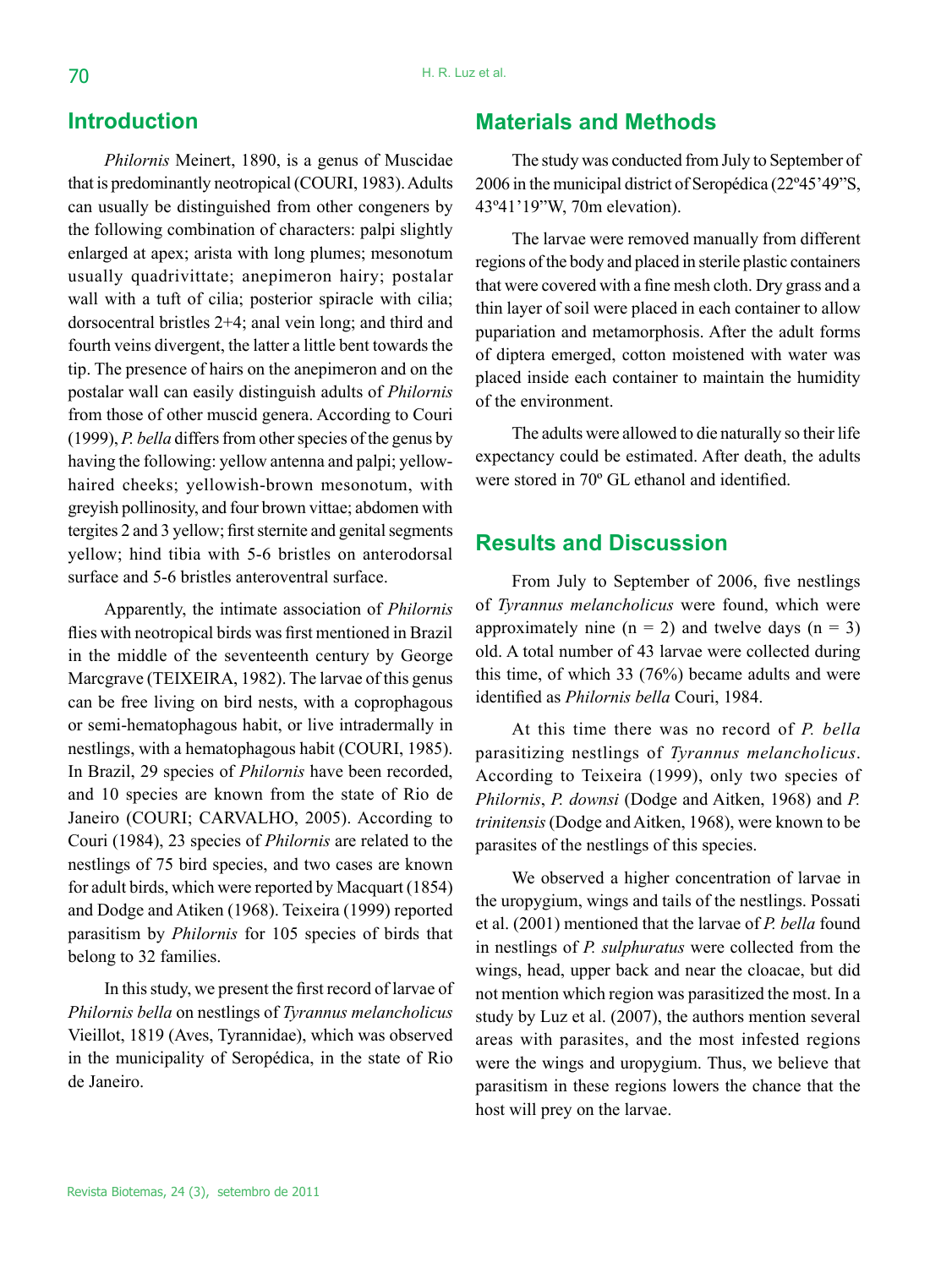We did not observe any feces or other organic matter inside the nest that could explain the parasitism. The larvae of *P. bella* are subcutaneous (biting), feed on blood, and are commonly found in birds that keep clean nest (HIGGINS et al., 2005). According to Guimarães and Papavero (1983), these muscidae deposit their eggs directly on the young or their nests. As for any debilitating effect caused by the parasitism in the present study, no nestlings died. The number of larvae (mean of 8.6 larvae per nestling) was probably not sufficient to cause death. However, Smith (1968) mentions that seven larvae would be enough to cause a debilitating effect on a nestling. Higgins et al. (2005) also mentioned that the effect is debilitating and described the death of a nestling of *S. slelorum* due to severe parasitism by larvae of *Philornis*.

Possati et al. (2001) mentioned that the average number of larvae found on nestlings of *P. sulphuratus* was seven and that all the nestlings survived. It is important to note that the removal of some larvae for identification may directly influence the recovery of the hosts so they do not die. However, we do not have sufficient data to conclude that this procedure prevented the death of the studied nestlings. According to Aguilar et al. (1999), after collecting some larvae of *Philornis*, which were living in nestlings of *L. euleri*, all of the nestlings died, and the following year, in a new study with the same species, the larvae were not removed and all of the nestlings survived. In another study, Luz et al. (2007) reported that the survival of nestlings of *X. cinerea* could be related to other factors, and not only the number of larvae parasitizing a nestling. Thus, we believe that the debilitating effect on hosts may be linked to two factors: age of the nestling x number of parasites and the behavior of parents while feeding a nestling. It is also possible that different host species have different resistances against this kind of parasite. Based on a study by Smith (1968), seven larvae would be enough to cause the death of a host bird, and a study by Couri (1985), where 32 larvae of a *Philornis* sp. in a nestling of *Pitangus sulphuratus* did not kill the bird, we can infer the possibility of host species that are resistant to this type of parasite. Thus, additional studies about the factors that cause the debilitating effect on the hosts

are needed, as well as studies about the biology of these parasites and their hosts. The goal of this study was to report the first record of *P. bella* parasitizing nestlings of *T. melancholicus*.

## **Acknowledgments**

We thank André César Lopes da Silva and Rodrigo Rocha Barbosa for helping identify *Philornis bella*, and Ursula Brazil for helping with the translation.

#### **References**

AGUILAR, T. M.; LEITE, O. L.; MARINI, M. A. Biologia da nidificação de *Lathrotriccus euleri* (Cabanis, 1968) (Tyrannide) em fragmentos de mata de Minas Gerais. **Revista Brasileira de Ornitologia**, São Paulo, v. 7, p. 125-133, 1999.

COURI, M. S. Descrição de seis espécies novas de *Philornis* Meinert, 1890 (Diptera, Muscidae, Cyrtoneurininae). **Revista Brasileira de Biologia**, São Carlos, v. 43, n. 3, p. 297-310, 1983.

COURI, M. S. Notes and description of *Philornis* flies (Diptera, Muscidae. Cyrtoneurininae). **Revista Brasileira de Entomologia**, Curitiba, v. 28, n. 4, p. 473-490, 1984.

COURI, M. S. Considerações sobre as relações ecológicas das larvas de *Philornis* Meinert, 1890 (Diptera, Muscidae) com aves. **Revista Brasileira de Entomologia**, Curitiba, v. 29, n. 1, p. 17-20, 1985.

COURI, M. S. Myiasis caused by obligatory parasites Ia. *Philornis* Meinert (Muscidae). In: GUIMARÃES, J. H.; PAPAVERO, N. (Eds). **Myiasis in man and animals in the Neotropical Region** – Bibliographic database. São Paulo: FAPESP, Editora Plêiade, 1999. p. 51-70.

COURI, M. S.; CARVALHO, C. J. B. Diptera Muscidae do estado do Rio de Janeiro (Brasil). **Biota Neotropica**, Campinas, v. 5, n. 2, p. 205-222, 2005.

DODGE, H. R.; AITKEN, T. H. G. *Philornis* flies from Trinidad (Diptera: Muscidae). **Journal of Kansas Entomological Society**, Lawrence, v. 41, p. 134-154, 1968.

GUIMARÃES, J. H.; PAPAVERO, N. As miíases na região neotropical**. Revista Brasileira de Zoologia**, Curitiba, v. 1, n. 4, p. 239-416, 1983.

HIGGINS, B. F.; LOPES, L. E.; SANTANA, F. H. A.; COURI, M.; PUJOL-LUZ, J. R. Sobre a ocorrência de *Philornis angustifrons* e *P. deceptiva* (Diptera, Muscidae) em ninhos de *Suiriri affinis* e *S. islerorum* (Aves, Tyrannidae), no cerrado do Distrito Federal, Brasil. **Revista Entomologia y Vectores**, Rio de Janeiro, v. 12, n. 1, p. 127-131, 2005.

LUZ, H. R.; FERREIRA, I.; COURI, M. S. Ocorrência de larvas de *Philornis deceptiva* (Dodge & Aitken, 1968) (Diptera: Muscidae) na Maria-branca, *Xolmis cinerea* (Vieillot, 1816) (Aves: Tyrannidae), no município Seropédica,Rio de Janeiro, Brasil. **Revista Lundiana**, Belo Horizonte, v. 8, n. 2, p. 153-154, 2007.